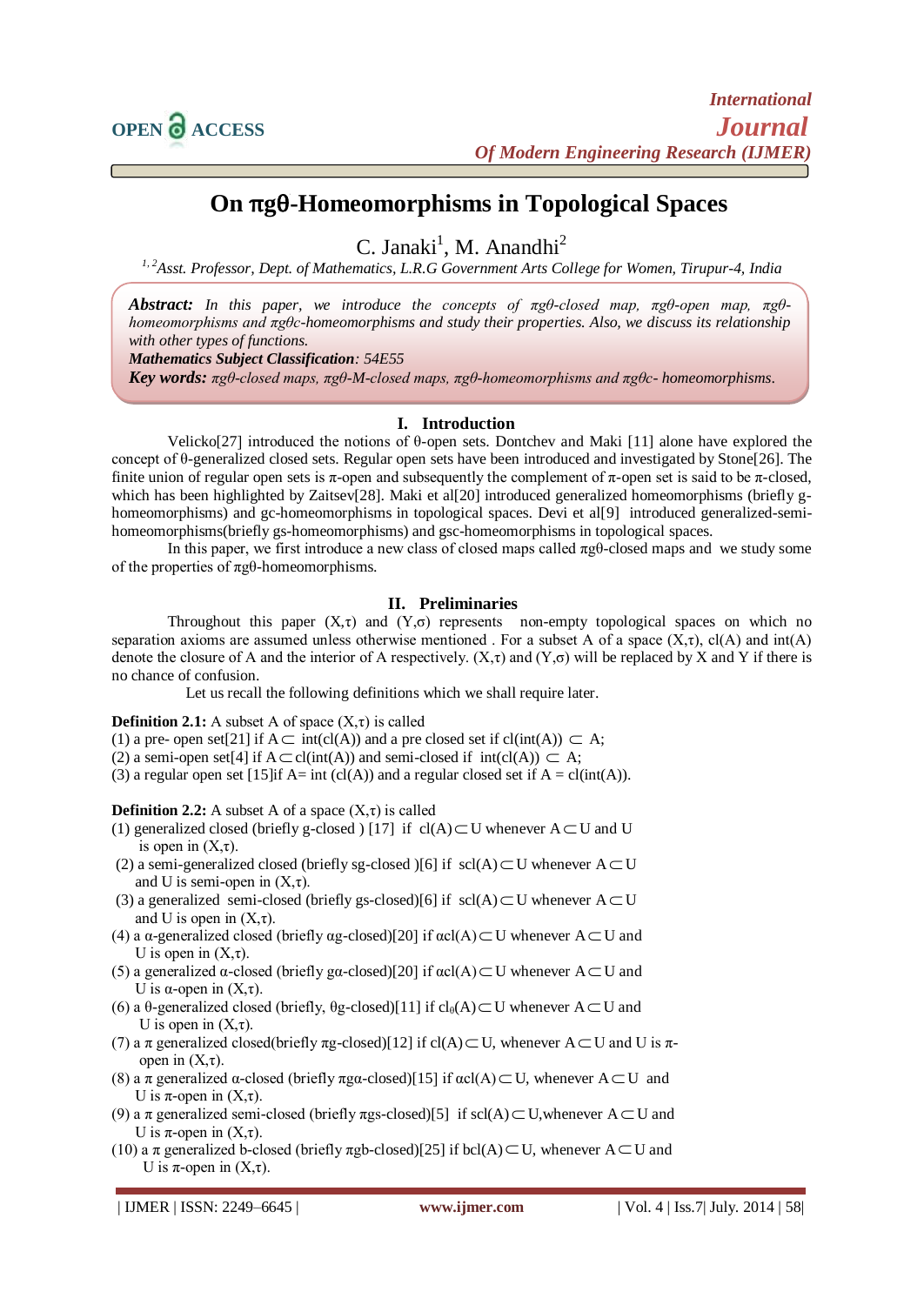- (11) a  $\pi$  generalized pre-closed(briefly  $\pi$ gp-closed)[24] if pcl(A)  $\subset$  U, whenever A  $\subset$  U and U is  $\pi$ -open in  $(X,\tau)$ .
- (12) a π generalized θ-closed(briefly πgθ-closed)[24] if  $cl_0(A) \subset U$ , whenever  $A \subset U$  and
	- U is  $\pi$ -open in  $(X,\tau)$ .

 The compliment of g-closed (resp. sg-closed, gs-closed, αg-closed, gα-closed, θg-closed, πg-closed, πgα-closed, πgs-closed, πgb-closed , πgp-closed,πgθ-closed) is g-open (resp. sg-open , gs- open , αg-open, gαopen , θg-open , πg-open , πgα-open , πgs-open , πgθ-open , πgp-open,πgθ-open).

# **Definition 2.3** A map f:  $(X,\tau) \rightarrow (Y,\sigma)$  is said to be

(1) generalized-continuous (briefly g-continuous)[7] if  $f^1(V)$  is g-closed in  $(X, \tau)$  for every closed set V in  $(Y, \sigma)$ . (2) semi generalized-continuous (briefly sg-continuous)[8] if  $f^I(V)$  is sg-closed in  $(X,\tau)$  for every closed set V in (Y,σ).

(3) generalized semi-continuous (briefly gs-continuous)[8] if  $f<sup>1</sup>(V)$  is gs-closed in  $(X, \tau)$  for every closed set V in  $(Y, σ)$ .

(4) generalized-α-continuous (briefly gα-continuous) [18] if  $f<sup>1</sup>(V)$  is gα-closed in  $(X,\tau)$  for every closed set V in  $(Y, σ)$ .

(5) a-generalized-continuous (briefly ag-continuous)[18] if  $f<sup>1</sup>(V)$  is ag-closed in  $(X, \tau)$  for every closed set V in  $(Y, σ)$ .

(6) θ-continuous[11] if  $f^1(V)$  is θ-closed in  $(X, \tau)$  for every closed set V in  $(Y, \sigma)$ .

(7) θ-generalized-continuous (briefly θg-continuous)[14] if  $f'(V)$  is θg-closed in  $(X, \tau)$  for every closed set V in  $(Y, σ)$ .

(8)  $\pi$ gθ-open[1] if for each open set V in  $(X,\tau)$ ,  $f(V)$  is  $\pi$ gθ-open in  $(Y,\sigma)$ .

- (9)  $\pi$ gθ-closed [1] if for each closed set V in (X,τ), f(V) is  $\pi$ gθ-closed in (Y,σ).
- (10)  $\pi$ gθ-continuous[1] if f<sup>-1</sup>(V) is  $\pi$ gθ-closed in  $(X,\tau)$  for every closed set V in  $(Y,\sigma)$ .
- (11)  $\pi g \theta$ -irresolute[1] if  $f'(V)$  is  $\pi g \theta$ -closed in  $(X, \tau)$  for every  $\pi g \theta$ -closed set V in  $(Y, \sigma)$ .

(12) A space X is called πgθ-T½-space[1] if every πgθ-closed set is θ-closed.

**Definition 2.4** A bijection f:  $(X,\tau) \rightarrow (Y,\sigma)$  is said to be

- (1) g-homeomorphism[20] if f is g-open and g-continuous.
- (2) sg-homeomorphism[20] if f is sg-open and sg-continuous.
- (3) gs-homeomorphism[20] if f is gs-open and gs-continuous.
- (4) gα-homeomorphism[18] if both f and  $f<sup>1</sup>$  are gα-continuous in  $(X, \tau)$ .
- (5) ag-homeomorphism[18] if both f and  $f^1$  are ag-continuous in  $(X, \tau)$ .
- (6) θ-homeomorphism[23] if f is both θ-continuous and θ-open.
- (7) θg-homeomorphism[14] if f is both θg-continuous and θg-open.
- (8)  $\pi$ g-homeomorphism[12] if f is both  $\pi$ g-continuous and  $\pi$ g-open.
- (9)  $\pi$ gb-homeomorphism[12] if f is both  $\pi$ gb-continuous and  $\pi$ gb-open.
- (10)  $\pi$ gα-homeomorphism[15] if f is both  $\pi$ gα-continuous and  $\pi$ gα-open.
- (11)  $\pi$ gs-homeomorphism[5] if f is both  $\pi$ gs-continuous and  $\pi$ gs-open.
- (12)  $\pi$ gp-homeomorphism[5] if f is both  $\pi$ gp-continuous and  $\pi$ gp-open.

#### **III.** Π**g**θ**-Closed Maps**

In this section, we introduce the notions of πgθ-closed maps, πgθ-open maps in topological spaces and obtain certain characterizations of these maps.

**Definition 3.1** The map f:  $(X,\tau) \to (Y,\sigma)$  is called  $\pi \rho g - \sigma g$  if the image of every closed set in  $(X,\tau)$  is  $\pi \rho g - \sigma g$ closed in  $(Y,\sigma)$ .

**Proposition 3.2** If a mapping  $f: (X, \tau) \to (Y, \sigma)$  is  $\pi g \theta$ -closed, then  $\pi g \theta$ -cl( $f(A)$ )  $\subset f(cl(A))$  for every subset A of  $(X,\tau)$ .

**Proof:** Let  $A \subset X$ . Since f is  $\pi g \theta$ -closed, f(cl(A)) is  $\pi g \theta$ -closed in  $(Y, \sigma)$ . Now  $f(A) \subset f(cl(A))$ . Also  $f(A) \subset f$  $\pi$ gθ- cl(f(A)). By definition, we have  $\pi$ gθ-cl(f(A))  $\subset$  f(cl(A)).

**Remark 3.3** The converse of the proposition 3.2 need not be true as seen in the following example.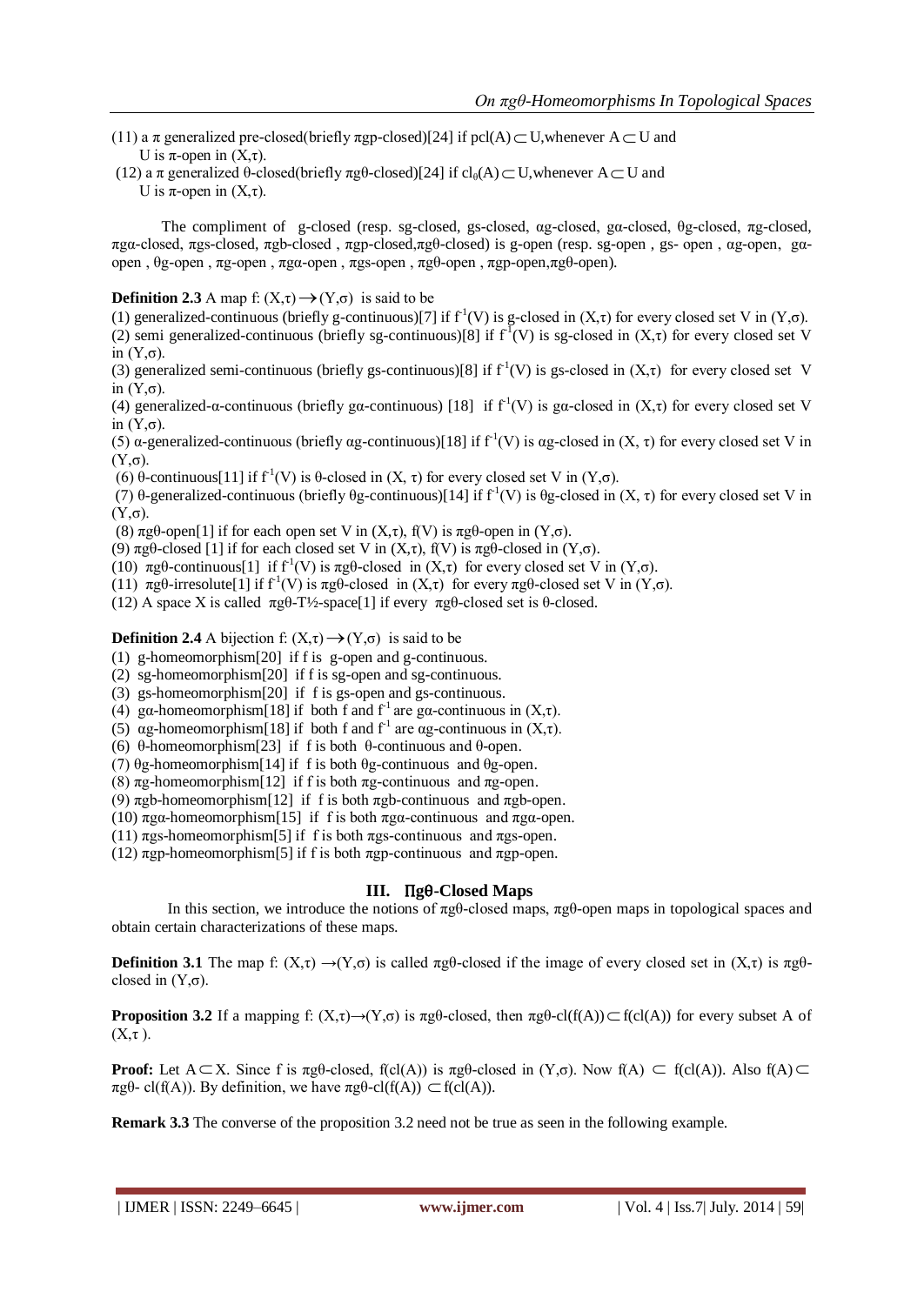**Example 3.4** Let X=Y={a,b,c,d}.Let f:  $(X,\tau) \rightarrow (Y,\sigma)$  be an identity map with  $\tau = {\phi, {a}, {c}, {c}}$  ${a,c}, {b,d}, {a,b,d}, {b,c,d}, X$ ,  $\sigma = \{ \phi, {a}, {c}, {a,c}, {a,c,d}, X \}$  be their topologies. For every subset A of  $(X, \tau)$ ,  $\pi g \theta$ -cl(f(A))  $\subset$  f(cl(A)), but f is not a  $\pi g \theta$ -closed map.

**Theorem 3.5** A map f:  $(X,\tau) \rightarrow (Y,\sigma)$  is  $\pi g\theta$ -closed if and only if for each subset S of  $(Y,\sigma)$  and for each open set U containing  $f^1(S)$  there exists a  $\pi g\theta$ -open set V of  $(Y,\sigma)$  such that  $S \subset V$  and  $f^1(V) \subset U$ .

**Proof: Necessity:** Suppose that f is a  $\pi$ g $\theta$ -closed map. Let  $S \subset Y$  and U be an open subset of X such that f <sup>1</sup>(S) ⊂U. Then V=(f(U<sup>c</sup>)) is πgθ-closed set in Y. Therefore Y-V=Y-f(U<sup>c</sup>) = (f(U<sup>c</sup>))<sup>c</sup> is πgθ-open in Y. So f <sup>1</sup>(V)= f<sup>1</sup>(Y)−f<sup>1</sup>(f(U<sup>c</sup>)) = X− U<sup>c</sup> = (U<sup>c</sup>)<sup>c</sup> =U such that f<sup>1</sup>(V) ⊂ U.

**Sufficiency:** Let S be a closed set of  $(X,\tau)$ . Then  $f^1((f(S))^c) \subset S^c$  and  $S^c$  is open. By assumption, there exists a  $\pi g\theta$ -open set V of Y such that  $(f(S))^c \subset V$  and  $f^1(V) \subset S^c$  and so  $S \subset (f^1(V))^c$ . Hence  $V^c \subset f(S) \subset f((f^1(V))^c)$  $\subset V^c$  which implies f(S)= V<sup>c</sup>. Since V<sup>c</sup> is πgθ-closed, f(S) is πgθ-closed and therefore f is πgθ-closed.

The following example shows that the composition of two  $\pi \mathfrak{g}^2$ -closed maps need not be  $\pi \mathfrak{g}^2$ -closed.

**Example 3.6** Let X=Y=Z= {a,b,c,d,e}. Let f:  $(X,\tau) \rightarrow (Y,\sigma)$  and g:  $(Y,\sigma) \rightarrow (Z,\eta)$  be two identity maps with  $\tau$  ${\phi, \{e\}, \{a,b,c,d\}, X}$ ,  $\sigma = {\phi, \{b\}, \{c\}, \{b,c\}, \{a,b\}, \{a,b,c\}, X}$  and  $\eta = {\phi, \{a,b\}, \{c,d\}, \{a,b,c,d\}, X}$  be their topologies. Then (gof)  $\{a,b,c,d\}$  =  $\{a,b,c,d\}$  is closed in  $(X,τ)$  but not πgθ-closed in  $(Z,η)$ .

**Proposition 3.7** Let f:  $(X,\tau) \rightarrow (Y,\sigma)$  be a closed map and g:  $(Y,\sigma) \rightarrow (Z,\eta)$  be  $\pi g \theta$ -closed map, then their composition gof:  $(X,\tau) \rightarrow (Z,\eta)$  is  $\pi g\theta$ -closed.

**Proof:** Let A be a closed set in X. Since f is closed map,  $f(A)$  is closed in Y. Since g is  $\pi g \theta$ -closed,  $g(f(A))$  is πgθ-closed. Hence gof is a πgθ-closed map.

**Remark 3.8** If f:  $(X,\tau) \rightarrow (Y,\sigma)$  is a  $\pi g\theta$ - closed map and g:  $(Y,\sigma) \rightarrow (Z,\eta)$  is a closed map, then their composition need not be closed map as seen from the following example.

**Example 3.9** Let X=Y=Z={a,b,c,d}. Let f:  $(X,\tau) \rightarrow (Y,\sigma)$  and  $g:(Y,\sigma) \rightarrow (Z,\eta)$  be two identity maps with  $\tau = \{$  $\phi$ ,{a},{b},{c},{a,b},{a,c},{b,c},{a,b,c},{a,b,c},{a,c,d},X},  $\sigma = {\phi$ ,{a},{c},{a,c},{a,b,c}, {a,c,d},X} and  $\eta$  $=[\phi,(a),(c),(a,c),(a,b),(a,b,c),(a,c,d),X]$ . f:  $(X,\tau) \rightarrow (Y,\sigma)$  is a  $\pi g\theta$ -closed map and g:  $(Y,\sigma) \rightarrow (Z,\eta)$  is a closed map. But (gof):  $(X,\tau) \rightarrow (Z,\eta)$  is not a closed map because (gof)({a,d}) = {a,d} is not closed in  $(Z,\eta)$ .

**Theorem 3.10** Let f:  $(X,\tau) \to (Y,\sigma)$  and g:  $(Y,\sigma) \to (Z,\eta)$  be two mappings such that their composition gof:  $(X,\tau) \rightarrow (Z,\eta)$  be a  $\pi \varrho$ -closed mapping. Then the following statements are true.

- (i) If f is continuous and surjective, then g is  $\pi g \theta$ -closed.
- (ii) If g is  $\pi \varrho$ -irresolute and injective, then f is  $\pi \varrho$ -closed.

**Proof:** (i) Let A be a closed set of  $(Y, \sigma)$ . Since f is continuous,  $f'(A)$  is closed in  $(X, \tau)$  and since gof is  $\pi g \theta$ closed, (gof)(  $f^1(A)$ ) is  $\pi g\theta$ -closed in (Z,η). That is  $g(A)$  is  $\pi g\theta$ -closed in (Z,η). Therefore, g is a  $\pi g\theta$ -closed map.

(ii)Let B be a closed set of  $(X, \tau)$ . Since gof is  $\pi g\theta$ -closed,  $(g \circ f)(B)$  is  $\pi g\theta$ -closed in  $(Z, \eta)$ . Since g is  $\pi g\theta$ irresolute,  $g^{-1}(gof)(B)$  is  $\pi g\theta$ -closed in  $(Y,\sigma)$ . Hence  $f(B)$  is  $\pi g\theta$ -closed in  $(Y,\sigma)$ . Thus f is a  $\pi g\theta$ -closed map.

Analogous to a  $\pi g\theta$ -closed map, we define a  $\pi g\theta$ -open map as follows:

**Definition 3.11** A map f:  $(X,\tau) \to (Y,\sigma)$  is called  $\pi g\theta$ -open if the image of every open set in  $(X,\tau)$  is  $\pi g\theta$ -open in (Y,σ).

**Definition 3.12** Let x be a point of  $(X, \tau)$  and V be a subset of X. Then V is called a  $\pi g\theta$ -neighbourhood U of x in  $(X,\tau)$  if there exists a  $\pi g\theta$ -open set U of  $(X,\tau)$  such that  $x \in U \subseteq V$ .

By  $\pi G$ θO(X) we mean the family of all  $\pi g$ θ-open subsets of the space (X,τ).

**Theorem 3.13** :Suppose  $\pi G \theta O(X)$  is closed under arbitrary unions. Let f:  $(X,\tau) \rightarrow (Y,\sigma)$  be a mapping. Then the following statements are equivalent:

- **(i)** f is a  $\pi \text{g}\theta$ -open mapping.
- (ii) For a subset A of  $(X, \tau)$ ,  $f(int(A)) \subset \pi g \theta$ -int(f(A)).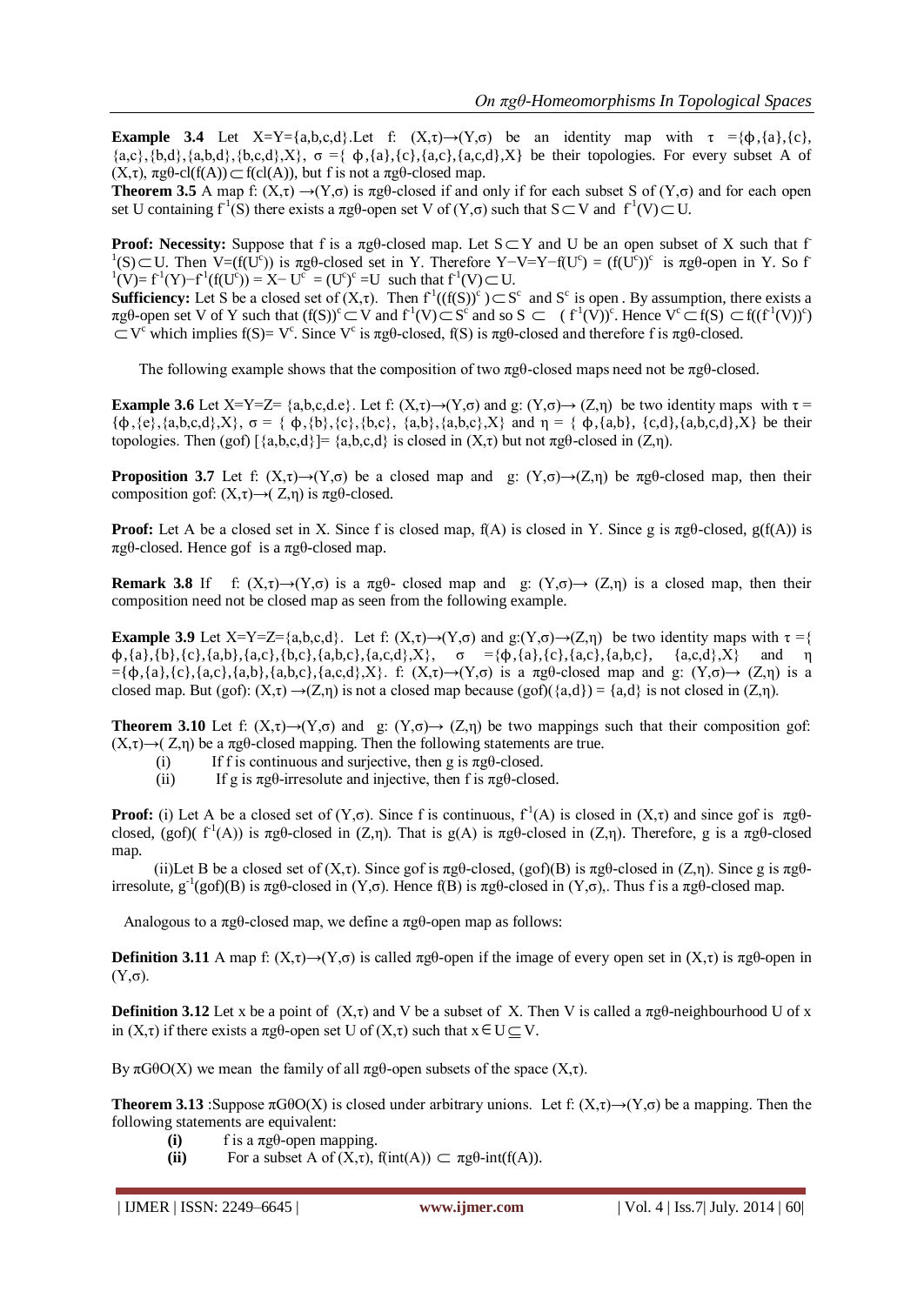(iii) For each  $x \in X$  and for each neighbourhood U of x in  $(X, \tau)$ , there exists a  $\pi g \theta$ -neighbourhood W of  $f(x)$  in  $(Y, \sigma)$  such that  $W \subset f(U)$ .

**Proof.** (i)  $\Rightarrow$  (ii): Suppose f is  $\pi$ g $\theta$ -open. Let  $A \subset X$ . Since  $\text{int}(A)$  is open in  $(X,\tau)$ ,  $f(\text{int}(A))$  is  $\pi$ g $\theta$ -open in (Y,σ). Hence  $f(int(A)) \subseteq f(A)$  and we have,  $f(int(A) \subseteq \pi g \theta \text{-} int(f(A)).$ 

(ii)  $\Rightarrow$  (iii): Suppose (ii) holds. Let  $x \in X$  and U be an arbitrary neighbourhood of x in  $(X, \tau)$ . Then there exists an open set G such that  $x \in G \subseteq U$ . By assumption,  $f(G) = f(int(G)) \subseteq \pi g \theta$ -int( $f(G)$ ). This implies  $f(G) = f$  $\pi g \theta$ -int(f(G)). Therefore f(G)is  $\pi g \theta$ -open in  $(Y, \sigma)$ . Further,  $f(x) \in f(G) \subseteq f(U)$  and so (iii) holds, by taking  $W = F(G)$ .

(iii)  $\Rightarrow$  (i): Suppose (iii) holds. Let U be any open set in  $(X,\tau)$ ,  $x \in U$  and  $f(x) = y$ . Then for each  $x \in U$ ,  $y \in f(U)$ , by assumption there exists a  $\pi g\theta$ -neighbourhood W<sub>y</sub> of y in  $(Y,\sigma)$  such that W<sub>y</sub>  $\subset f(U)$ . Since W<sub>y</sub> is a  $\pi$ gθ-neighbourhood of y, there exists a  $\pi$ gθ-open set V<sub>y</sub> of (Y,σ) such that  $y \in V_y \subseteq W_y$ . therefore, f(U) =  $\bigcup \{ V_y : y \in f(U) \}$  and  $f(U)$  is a  $\pi g \theta$ -open set of  $(Y, \sigma)$ . Thus f is  $\pi g \theta$ -open mapping.

**Theorem 3.14** A function f:  $(X,\tau) \to (Y,\sigma)$  is  $\pi g\theta$ -open if and only if for any subset B of  $(Y,\sigma)$  and for any closed set S containing  $f^1(B)$ , there exists a  $\pi g\theta$ -closed set A of  $(Y,\sigma)$  containing B such that  $f^1(A) \subseteq S$ .

**Proof:** Similar to Theorem 3.5.

**Remark 3.15** A map f:  $(X,\tau) \to (Y,\sigma)$  is  $\pi g\theta$ -open if and only if  $f^1(\pi g\theta$ -cl(B))  $\subset$  cl(f<sup>-1</sup>(B)) for every subset B of (Y,σ).

**Proof:** Necessity: Suppose that f is a  $\pi$ g $\theta$ -open map. Then for any  $B \subset Y$ ,  $f^1(B) \subset cl(f^1(B))$ . By Theorem 3.14, there exists a  $\pi g\theta$ -closed set A of  $(Y,\sigma)$  such that  $B \subset A$  and  $f^1(A) \subset cl(f^1(B))$ . Therefore,  $f^1(\pi g\theta$ -cl $(B) \subset f$  $\Gamma^1(A) \subset \text{cl}(f^1(B))$ , since A is a  $\pi \text{g}\theta$ -closed set in  $(Y,\sigma)$ .

**Sufficiency:** Let S be any subset of  $(Y, \sigma)$  and F be any closed set containing  $f^{-1}(S)$ . Put  $A = \pi g \theta$ -cl(S). Then A is a  $\pi g\theta$ -closed set and  $S \subset A$ . By assumption,  $f^1(A) = f^1(\pi g\theta$ -cl(S))  $\subset$ cl( $f^1(S)$ ) $\subset F$  and therefore by Theorem 3.14, f is πgθ-open.

**Definition 3.16** A map f:( $X, \tau$ )→( $Y, \sigma$ ) is said to be a M- $\pi$ gθ-closed map if the image f(A) is  $\pi$ gθ-closed in ( $Y, \sigma$ ) for every πgθ-closed set A of (X,τ).

**Remark 3.17** M-πgθ-closed map is independent of a πgθ-closed map as seen in the following examples.

**Example 3.18** Let  $X = \{a,b,c,d,e\} = Y$ . Let f:  $(X,\tau) \rightarrow (Y,\sigma)$  be an identity map. Let  $\tau = \{\phi, \{b\}, \{c\}, \{b,c\}, \{a,b\},\}$  $\{a,b,c\},X\}$  and  $\sigma = \{ \phi,\{a,b\},\{c,d\},\{a,b,c,d\},X\}$  be their topologies. Then f is a  $\pi g\theta$ -closed map. But not a Mπgθ-closed map, since f({a,d}) = {a,d} is not πgθ-closed in (Y,σ) where {a,d} is πgθ-closed in (X,τ).

**Example 3.19** Let  $X=\{a,b,c,d,e\}=Y$ . Let  $f:(X,\tau)\rightarrow(Y,\sigma)$  be an identity map. Let  $\tau=\{b,\{a\},\{b\},\{b\},\{c,d,e\}=\{b,d,e\}$  ${c}, {d}, {a,b}, {a,c}, {a,d}, {b,c}, {b,d}, {c,d}, {a,b,c}, {a,b,d}, {a,c,d}, {a,b,c,d}, {a,b,c,e}, X\}$  and  $\sigma = {}$  $\phi$ , {a,b}, {c,d}, {a,b,c,d},X} be their topologies. Then f is not a  $\pi g\theta$ -closed map, since f({d})={d}is not  $\pi g\theta$ closed in  $(Y, \sigma)$  where  $\{d\}$  is closed in  $(X, \tau)$ . However f is a M- $\pi g \theta$ -closed map.

**Theorem 3.20** If  $f: (X,\tau) \to (Y,\sigma)$  is a  $\pi$ -irresolute and pre-θ-closed map in X, then  $f(A)$  is  $\pi g\theta$ -closed in Y for every πgθ-closed set A of X.

Proof: Let A be any  $\pi$ g $\theta$ -closed set of X and V be any  $\pi$ -open set of Y containing f(A). Then  $A \subset f^1(V)$  where  $f^1(V)$  is π-open in X. Since A is πgθ-closed,  $cl_\theta(A) \subset f^1(V)$  and hence  $f(cl_\theta(A)) \subseteq V$ . Since f is pre-θ-closed,  $cl_{\theta}(f(cl_{\theta}(A))) \subset V$  and hence we obtain  $cl_{\theta}(f(A)) \subset V$ . Hence  $f(A)$  is  $\pi g\theta$ -closed in Y.

#### **IV.** π**g**θ**-Homeomorphisms**

**Definition 4.1**: A bijection  $f: (X, \tau) \rightarrow (Y, \sigma)$  is called  $\pi g \theta$ -homeomorphism if f is both  $\pi g \theta$ -continuous and  $\pi g \theta$ open map.

**Definition 4.2** A bijection  $f: (X, \tau) \to (Y, \sigma)$  is called  $\pi g \theta$ c-homeomorphism if both f and  $f^{-1}$  are  $\pi g \theta$ -irresolute in  $(X,\tau)$ .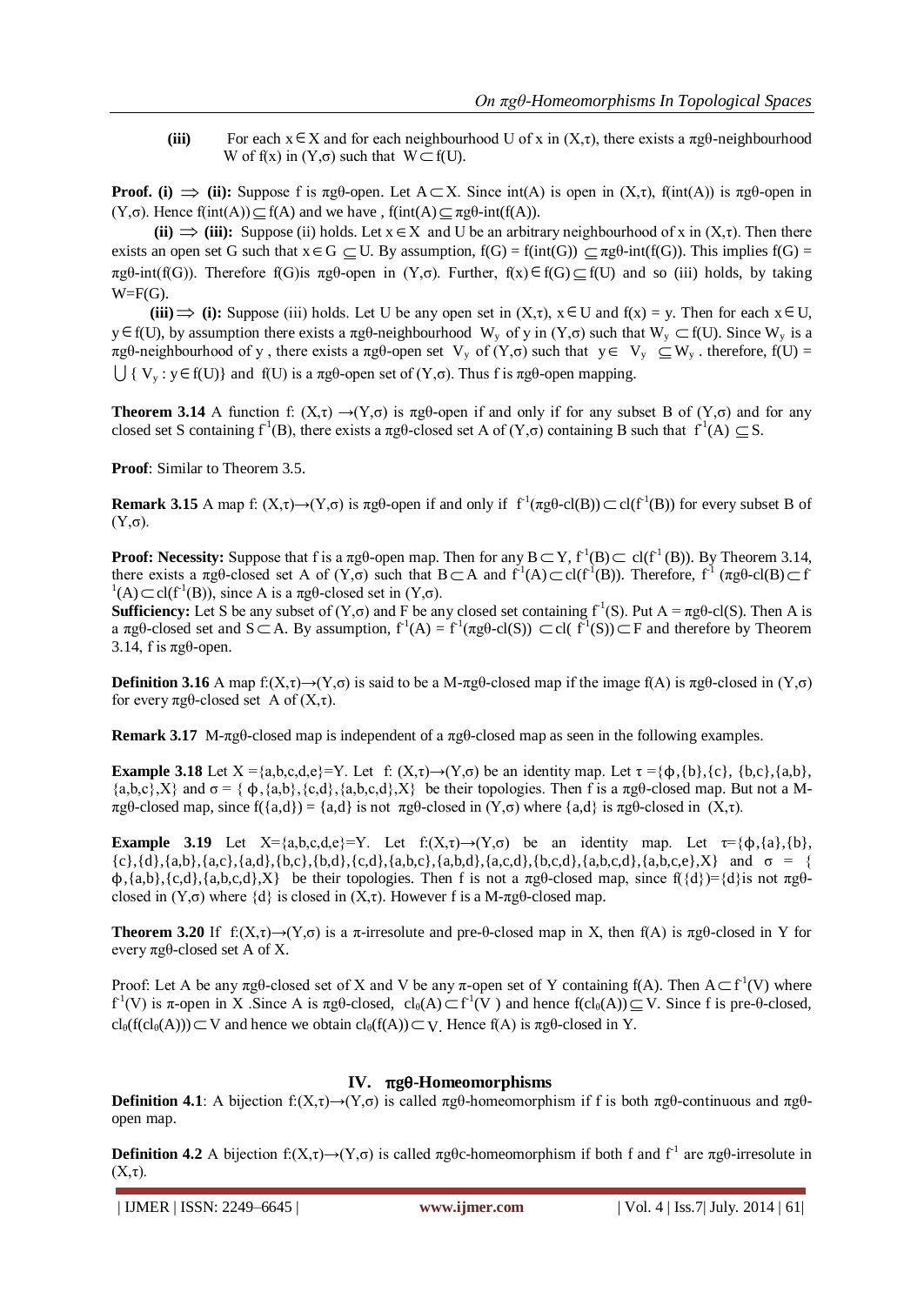### **Theorem 4.3**

- 1. Every θ- homeomorphism is πgθ- homeomorphism.
- 2. Every θg- homeomorphism is πgθ- homeomorphism.
- 3. Every πgθ-homeomorphism is πg-homeomorphism.
- 4. Every πgθ-homeomorphism is πgα-homeomorphism.
- 5. Every πgθ-homeomorphism is πgs-homeomorphism.
- 6. Every πgθ-homeomorphism is πgb-homeomorphism.
- 7. Every πgθ- homeomorphism is a πgp- homeomorphism.

**Proof:** Straight forward.

**Remark4.4** The following examples show that the converse of Theorem 4.3 need not be true.

**Example 4.5** Let X={a,b,c,d}=Y with topologies  $\tau = {\phi, {a}, {b}, {c}, {a,b}, {a,c}, {b,c}, {a,b,c}, {a,c,d}, X}$ , σ  $=\{\phi,\{a\},\{a,b\},\{a,c\},\{a,c,d\},X\}$  respectively. Let  $f(X,\tau)\rightarrow(Y,\sigma)$  be the identity map. Then f is not a  $\theta$ homeomorphism because  $f^1(\{b\}) = \{b\}$  is not  $\theta$ -closed in X where  $\{b\}$  is closed in Y. However f is a  $\pi g \theta$ homeomorphism.

**Example 4.6** Let  $X = \{a,b,c,d\} = Y$  with topologies  $\tau = \{\phi, \{a\}, \{b\}, \{c\}, \{a,b\}, \{a,c\}, \{b,c\}, \{a,b,c\}, \{a,c,d\}, X\}$ ,  $\sigma = {\phi \{a\}, \{a,b\}, \{a,c\}, \{a,b,c\}, \{a,c,d\}, X}$  respectively. Let  $f: (X, \tau) \rightarrow (Y, \sigma)$  be the identity map. Then f is not a θghomeomorphism because  $f^1(\{b\}) = \{b\}$  is not  $\theta g$ -closed in X where  $\{b\}$  is closed in Y. However f is a  $\pi g \bar{\theta}$ homeomorphism.

**Example 4.7** Let  $X = \{a,b,c,d\} = Y$  with topologies  $\tau = \{\phi, \{a\}, \{b\}, \{a,b\}, \{a,c\}, \{a,b,c\}, \{a,b,d\}, X\}$ ,  $\sigma = \{\phi, \{a,b,c\}, \{a,b,c\}, \{a,b,c\}, \{a,b,c\}, \{a,b,c\}, \{a,b,c\}, \{a,b,c\}, \{a,b,c\}, \{a,b,c\}, \{a,b,c\}, \{a,b,c\}, \{a,b,c\}, \{a,b,c\}, \{a,b,c\}, \{a,b,c\}, \{a,b,c\}, \{$  $\phi$ , {a}, {b}, {a,b}, {a,b,d}, X} respectively. Let  $f: (X,\tau) \to (Y,\sigma)$  be the identity map. Then f is not a  $\pi g\theta$ homeomorphism because  $f'(\{c\}) = \{c\}$  is not  $\pi g \theta$ -closed in X, where  $\{c\}$  is closed in Y. However f is a  $\pi g$ homeomorphism.

**Example 4.8** Let X={a,b,c,d}=Y with topologies  $\tau = {\phi, {a}, {b}, {c}, {a,b}, {a,c}, {b,c}, {a,b,c}, {a,b,d}, X}$ ,  $\sigma =$ {  $\phi$ ,{a},{b},{a,b},{a,c},{a,b,c},{a,b,d},X} respectively. Let  $f:(X,\tau) \rightarrow (Y,\sigma)$  be an identity map. Then f is not a πgθ- homeomorphism because  $f({c}) = {c}$  is not πgθ-closed in Y where  ${c}$  is closed in X. However f is a πgαhomeomorphism.

**Example 4.9** Let  $X = \{a, b, c, d, e\} = Y$  with topologies  $\tau = \{\phi, \{a, b\}, \{c, d\}, \{a, b, c, d\}, X\}$ ,  $\sigma = \{\phi, \{a\}, \{b\}, \phi\}$  ${c}, {d}, {a,b}, {a,c}, {a,d}, {b,c}, {b,d}, {c,d}, {a,b,c}, {a,b,d}, {a,c,d}, {a,b,c,d}, {a,b,c,e}, X}$  respectively. Let  $f: (X,\tau) \to (Y,\sigma)$  be the identity map. Then f is not a  $\pi g\theta$ -homeomorphism because  $f'(\{d\}) = \{d\}$  is not  $\pi g\theta$ closed in X where  $\{d\}$  is closed in Y. However f is a  $\pi$ gs-homeomorphism.

**Example 4.10** Let  $X = \{a,b,c,d\} = Y$  with topologies  $\tau = \{\phi,\{a\},\{b\},\{a,b\},\{a,c\},\{a,b,c\},\{a,b,d\}, X\}$ , σ  $=\{\phi,\{a\},\{b\},\{a,b\},\{a,b,c\},\{a,b,d\},X\}$  respectively. Let  $f:(X,\tau)\rightarrow(Y,\sigma)$  be the identity map. Then f is not a  $\pi g\theta$ homeomorphism because  $f^1(\{c\}) = \{c\}$  is not  $\pi g \theta$ -closed in X where  $\{c\}$  is closed in Y. However f is a  $\pi g b$ homeomorphism.

**Example 4.11** Let  $X = \{a,b,c,d,e\} = Y$  with topologies  $\tau = \{\phi, \{a\}, \{b\}, \{c\}, \{a,b\}, \{a,c\}, \{b,c\}, \{d,e\},\$  ${a,b,c},{a,d,e},{b,d,e},{c,d,e},{a,b,d,e}, {a,c,d,e}, {b,c,d,e}, X$ ,  $\sigma = {\phi, {a,b}, {c,d}, {a,b,c,d}, X}$  respectively. Let  $f:(X,\tau) \to (Y,\sigma)$  be the identity map . Then f is not a  $\pi g\theta$ -closed map, since  $f(\{a,b\}) = \{a,b\}$  is not  $\pi g\theta$ -closed in (Y,σ), where {a,b} is closed in (X,τ). However f is a πgp-homeomorphism.

**Remark 4.12** The following examples show that πgθ-homeomorphism is independent of , g-homeomorphism, sg-homeomorphism, gs-homeomorphism, αg-homeomorphism and gα-homeomorphism.

**Example 4.13** Let  $X = \{a,b,c,d\} = Y$  with topologies  $\tau = \{\phi, \{a\}, \{b\}, \{c\}, \{a,b\}, \{a,c\}, \{b,c\}, \{a,b,c\}, \{a,c,d\}, X\}$ , σ  $=\{ \phi, \{a\}, \{a,b\}, \{a,c\}, \{a,b,c\}, \{a,c,d\}, X \}$  respectively. Let  $f:(X,\tau) \rightarrow (Y,\sigma)$  be the identity map. Then  $f(\{a,d\})$  $=\{a,d\}$  is not g-closed in (Y,σ) where  $\{a,d\}$  is closed in (X,τ). However f is a πgθ-homeomorphism.

**Example 4.14** Let  $X = \{a,b,c,d\} = Y$  with topologies  $\tau = \{\phi, \{a\}, \{c\}, \{a,c\}, \{a,b,c\}, \{a,c,d\}, X\}$ , σ  $=\{\phi, \{a\}, \{a,b\}, \{a,c\}, \{a,b,c\}, \{a,c,d\}, X\}$  respectively. Let  $f: (X, \tau) \rightarrow (Y, \sigma)$  be the identity map. Then  $f^1(\{b\}) = \{b\}$ is not  $\pi g \theta$ -closed in X, where {b} is closed in Y. However f is g- homeomorphism.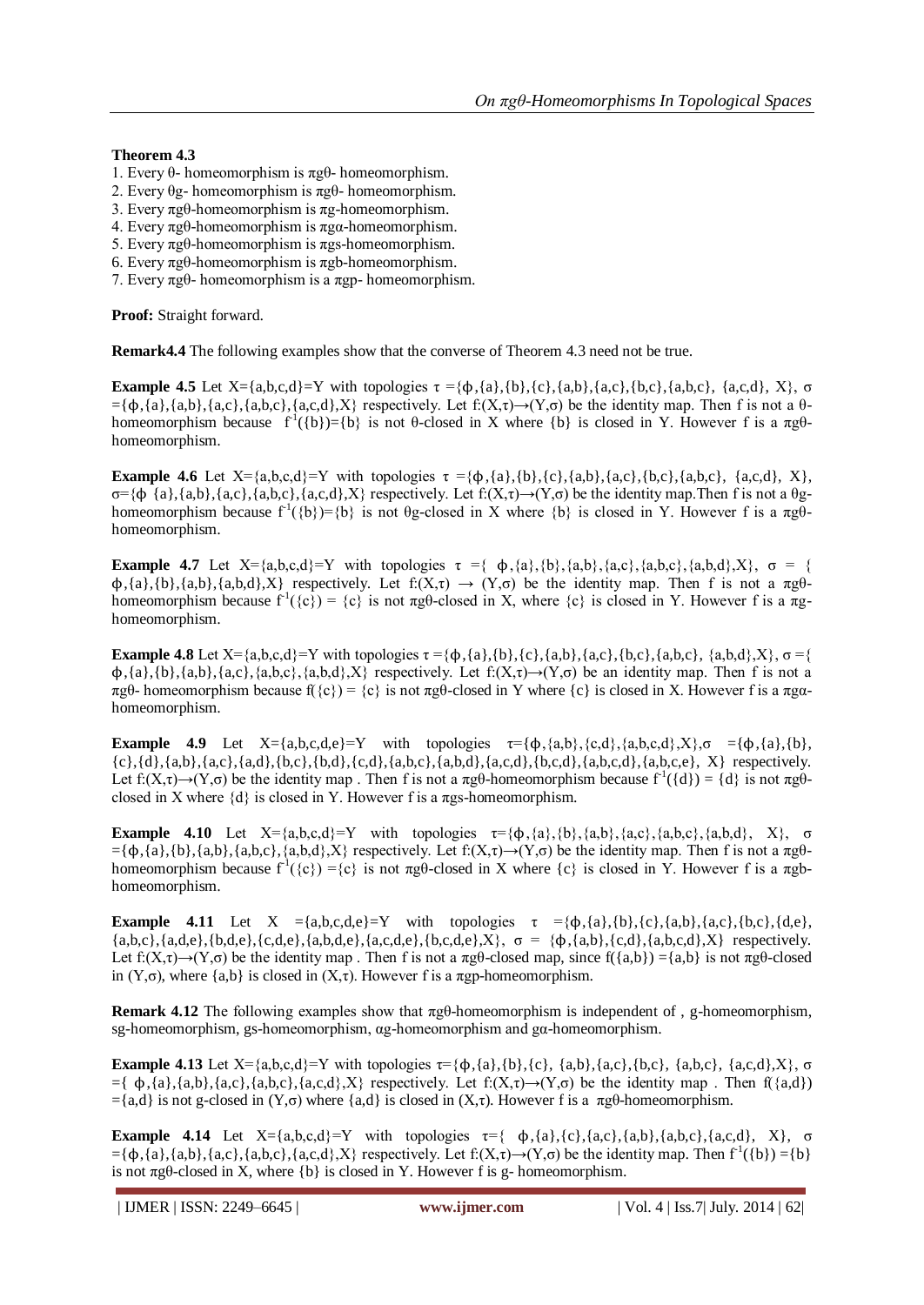**Example 4.15** Let  $X=\{a,b,c,d,e\}=Y$  with topologies  $\tau=\{\phi,\{a\},\{b\},\{c\},\{a,b\},\{a,c\},\{b,c\},\{a,b,c\},\{a,b,c\},\{a,b,c\}$  ${a,c,e}, {a,b,c,d}, {a,b,c,e}, X$ ,  $\sigma = {\phi, {e}, {a,b,c,d}, X}$  respectively. Let  $f: (X,\tau) \rightarrow (Y,\sigma)$  be the identity map. Then f is neither ag nor ga-homeomorphisms because  $f^1(\{a,b,c,d\}) = \{a,b,c,d\}$  is neither ag nor ga-closed in X, where  $\{a,b,c,d\}$  is closed in Y. However f is a  $\pi \alpha \theta$  -homeomorphism.

**Example 4.16** Let  $X = \{a,b,c,d,e\} = Y$  with topologies  $\tau = \{\phi, \{a,b\}, \{c,d\}, \{a,b,c,d\}, X\}$ ,  $\sigma = \{\phi, \{e\}, \{a,b,c,d\}, X\}$ respectively. Let  $f: (X,\tau) \to (Y,\sigma)$  be the identity map . Then f is not  $\pi g\theta$ -homeomorphism because f- $( {a,b,c,d } ) = {a,b,c,d }$  is not  $\pi g\theta$ -closed in X, where  ${a,b,c,d }$  is closed in Y. However f is a gahomeomorphism.

**Example 4.17** Let  $X = \{a,b,c,d\} = Y$  with topologies  $\tau = \{\phi, \{a\}, \{b\}, \{c\}, \{a,b\}, \{a,c\}, \{b,c\}, \{a,b,c\}, \{a,b,d\}, X\}$ , σ  $=\{\phi,\{a\},\{b\},\{a,b\},\{a,c\},\{a,b,c\},\{a,b,d\}, X\}$  respectively. Let  $f:(X,\tau)\to(Y,\sigma)$  be the identity map. Then f is not πgθ-homeomorphism because  $f(\{c\})=c\}$  is not πgθ-closed in X, where  $\{c\}$  is closed in Y. However f is a αghomeomorphism.

**Example 4.18** Let  $X = \{a,b,c,d\} = Y$  with topologies  $\tau = \{\phi,\{a\},\{b\},\{c\},\{a,b\},\{a,c\},\{a,b,c\},\{a,c,d\},X\}$ , σ  $=\{\phi, \{a\}, \{a,b\}, \{a,c\}, \{a,b,c\}, \{a,c,d\}, X\}$  respectively. Let  $f:(X,\tau) \rightarrow (Y,\sigma)$  be the identity map. Then f is neither sg nor gs- homeomorphism because  $f({a,d}) = {a,d}$  is neither sg nor gs -closed in Y, where  ${a,d}$  is closed in X. However f is a  $πgθ$ -homeomorphism.

**Example 4.19** Let  $X = \{a,b,c,d\} = Y$  with topologies  $\tau = \{\phi, \{a\}, \{b\}, \{c\}, \{a,b\}, \{a,c\}, \{b,c\}, \{a,b,c\}, X\}, \sigma = \{\phi, \{a\}, \{b\}, \{c\}, \{a,b\}, \{a,c\}, \{b,c\}, \{a,b,c\}, X\}$  $\phi$ , {a},{b}, {c},{a,b},{a,c},{b,c},{a,b,c},{a,c,d},X}, resp. Let f:(X, $\tau$ ) $\rightarrow$ (Y, $\sigma$ ) be the identity map. Then f is not a  $\pi$ gθ-homeomorphism because f<sup>1</sup>({b}) ={b} is not  $\pi$ gθ-closed in X, where {b} is closed in Y. However f is both sg and gs-homeomorphisms.

**Remark 4.20** The above discussions are summarized in the following diagram.



**Remark 4.21** Composition of two πgθ-homeomorphism need not be a πgθ-homeomorphism as shown in the following example.

**Example 4.22** Let X=Y=Z={a,b,c,d.e}. Let f:  $(X,\tau) \rightarrow (Y,\sigma)$  and g:  $(Y,\sigma) \rightarrow (Z,\eta)$  be two identity maps.  $\tau =$ {  $\phi$ ,{e},{a,b,c,d},X}, σ ={  $\phi$ ,{b},{c},{b,c}, {a,b},{a,b,c},X} and η ={ $\phi$ , {a,b},{c,d}, {a,b,c,d},X} be their topologies. Then (gof) [{e}]={e} is open in X, but not πgθ-open in Z. This implies that gof is not πgθ-open and hence gof is not  $\pi \varrho_0$ -homeomorphism.

**Proposition 4.23** For any bijective map  $f: (X, \tau) \rightarrow (Y, \sigma)$  the following statements are equivalent.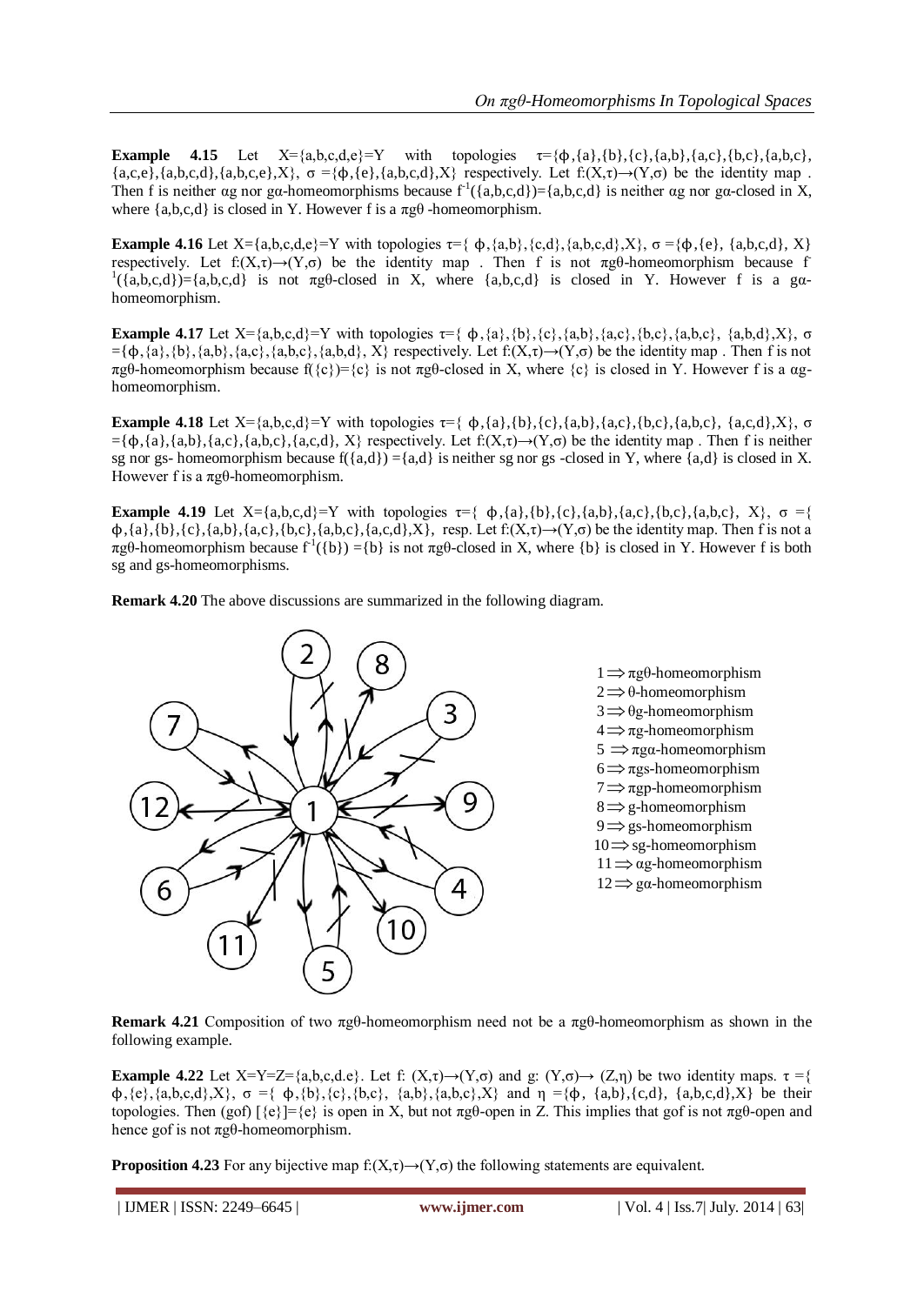- (a)  $f^1$  :(Y, $\sigma$ ) $\rightarrow$ (X, $\tau$ ) is  $\pi g\theta$ -continuous map.
- (b) f is a  $\pi \rho$ -open map.
- (c) f is a  $\pi \varrho \theta$ -closed map.

**Proof:** (a)  $\Rightarrow$  (b): Let U be an open set in  $(X,\tau)$ . Then X- U is closed in  $(X,\tau)$ . Since  $f^1$  is  $\pi g \theta$ -continuous  $(f^1)$ <sup>1</sup>(X– U) is πgθ-closed in (Y,σ). That is f(X– U)= Y– f(U) is πgθ-closed in (Y,σ). This implies f(U) is πgθopen in  $(Y, σ)$ . Hence f is  $\pi g \theta$ -open map.

**(b)**  $\Rightarrow$  **(c):** Let V be a closed set in  $(X,\tau)$ . Then X- V is open in  $(X,\tau)$ . Since f is  $\pi$ g $\theta$ -open,  $f(X - V)$  is  $\pi g \theta$ open in (Y,σ). That is Y — f(V) is πgθ-open in (Y,σ). This implies f(V) is πgθ-closed in (Y,σ). Hence f is πgθclosed map.

(c)  $\Rightarrow$  (a): Let U be closed set in (X,τ). Since f is  $\pi g\theta$ -closed map, f(U) is  $\pi g\theta$ -closed in (Y,σ). That is (f<sup>-1</sup>)<sup>-1</sup>(U) is πgθ-closed in  $(Y, \sigma)$ . Hence  $f<sup>1</sup>$  is πgθ-continuous.

**Proposition 4.24** Let  $f: (X, \tau) \rightarrow (Y, \sigma)$  be a bijective and  $\pi g \theta$ -continuous map. Then the following statements are equivalent.

- (a) f is a  $\pi$ g $\theta$ -open map.
- (b) f is a  $\pi \xi \theta$ -homeomorphism.
- (c) f is a  $\pi \text{g}\theta$ -closed map.

**Proof:** Straight forward.

**Remark 4.25** πgθc-homeomorphism is independent of a πgθ-homeomorphism as seen in the following examples.

**Example 4.26** Let  $X = \{a,b,c,d,e\} = Y$  with topologies  $\tau = \{\phi,\{a,b\},\{c,d\},\{a,b,c,d\},X\}$ ,  $\sigma = \{\phi,\{b\},\sigma\}$  ${c}, {b,c}, {a,b}, {a,b,c}, X$  respectively. Let  $f(X,\tau) \rightarrow (Y,\sigma)$  be the identity map. Then f is not  $\pi g\theta$ -irresolute, because  $f^1(\{d\}) = \{d\}$  is not  $\pi g \theta$ -closed in X where  $\{d\}$ is  $\pi g \theta$ -closed in Y. However f is  $\pi g \theta$ -homeomorphism.

**Example 4.27** Let  $X = \{a, b, c, d\} = Y$  with topologies  $\tau = \{b, \{a\}, \{b\}, \{c\}, \{a,b\}, \{a,c\}, \{b,c\}, X\}$ ,  $\sigma$  $= \{\phi, \{a\}, \{b\}, \{c\}, \{a,b\}, \{a,c\}, \{b,c\}, \{a,d\}, \{a,b,d\}, \{a,c,d\},X\}$  respectively. Let  $f:(X,\tau) \rightarrow (Y,\sigma)$  be the identity map. Then f is not  $\pi g\theta$ -continuous, because  $f^1(\{b\}) = \{b\}$  is not  $\pi g\theta$ -closed in Y where  $\{d\}$ is closed in Y. However f is πgθc-homeomorphism.

**Proposition 4.28** If f:  $(X,\tau) \to (Y,\sigma)$  and  $g:(Y,\sigma) \to (Z,\eta)$  are  $\pi g \theta c$ -homeomorphisms, then gof :  $(X,\tau) \to (Z,\eta)$  is also a  $\pi$ gθc-homeomorphism.

**Proof:** Let U be a  $\pi g\theta$ -open set in  $(Z,\eta)$ . Now  $(g\circ f)^{-1}(U)=f^{\perp}(g^{-1}(U))=f^{\perp}(V)$  where  $g^{-1}(U)=V$ . By hypothesis, V is  $\pi g \theta$ -open in  $(Y, \sigma)$  and again by hypothesis,  $f^{-1}(V)$  is  $\pi g \theta$ -open in  $(X, \tau)$ . Therefore (gof) is  $\pi g \theta$ -irresolute. Also for a  $\pi$ g $\theta$ -open set A in  $(X,\tau)$ , we have  $(g\circ f)(A)=g(f(A))=g(W)$  where W=f(A). By hypothesis, f(A) is πgθ-open in (Y,σ) and again by hypothesis. Therefore,  $g(A)$  is πgθ-open in (Z,η). Now (gof)<sup>-1</sup> is πgθ-irresolute. Hence (gof) is a  $\pi$ g $\theta$ c-homeomorphism.

**Proposition 4.29** The set  $\pi \beta$ ch(X, $\tau$ ) is a group.

**Proof:** Define  $\psi$ :  $\pi \text{g}\theta \text{ch}(X,\tau) \times \pi \text{g}\theta \text{ch}(X,\tau) \rightarrow \pi \text{g}\theta \text{ch}(X,\tau)$  by  $\psi(f,g) = g \text{of}$  for every  $f,g \in \pi \text{g}\theta \text{ch}(X,\tau)$ . Then by proposition 4.28, (gof)  $\in \pi \text{g}\theta ch(X,\tau)$ . Hence  $\pi \text{g}\theta ch(X,\tau)$  is closed. We know that the composition of maps is associative. The idendity map  $i:(X,\tau) \to (X,\tau)$  is  $\pi g \theta c$ -homeomorphism and  $i \in \pi g \theta ch(X,\tau)$ . Also iof=foi=f for every  $f \in \pi g \theta ch(X, \tau)$ . For any  $f \in \pi g \theta ch(X, \tau)$ , fo  $f' = f' \circ f = i$ . Hence inverse exists for each element of  $πgθch(X,τ)$ . Thus  $πgθch(X,τ)$  is a group under composition of maps.

**Proposition 4.30** Every πgθ-homeomorphism from a πgθ-T½-space into another πgθ-T½-space is a θhomeomorphism.

Proof: Let f: (X,τ)  $\rightarrow$ (Y,σ) be a πgθ-homeomorphism. Then f is bijective, πgθ-continuous and πgθ-open. Let U be an open set in X. Since f is πgθ-open, f(U) is πgθ-open in Y. Since (Y,σ) is a πgθ-T½-space, f(U) is θ-open in (Y,σ). This implies f is a θ-open map. Let V be closed in (Y,σ). Since f is  $\pi$ gθ- continuous and since (X,τ) is a πgθ-T½-space,  $f^1(V)$  is θ-closed in  $(X, \tau)$ . Therefore f is θ-continuous. Hence f is a θ-homeomorphism.

**Definition4.31** A space X is called  $\pi$ gθ-space if every  $\pi$ gθ-closed set is closed.